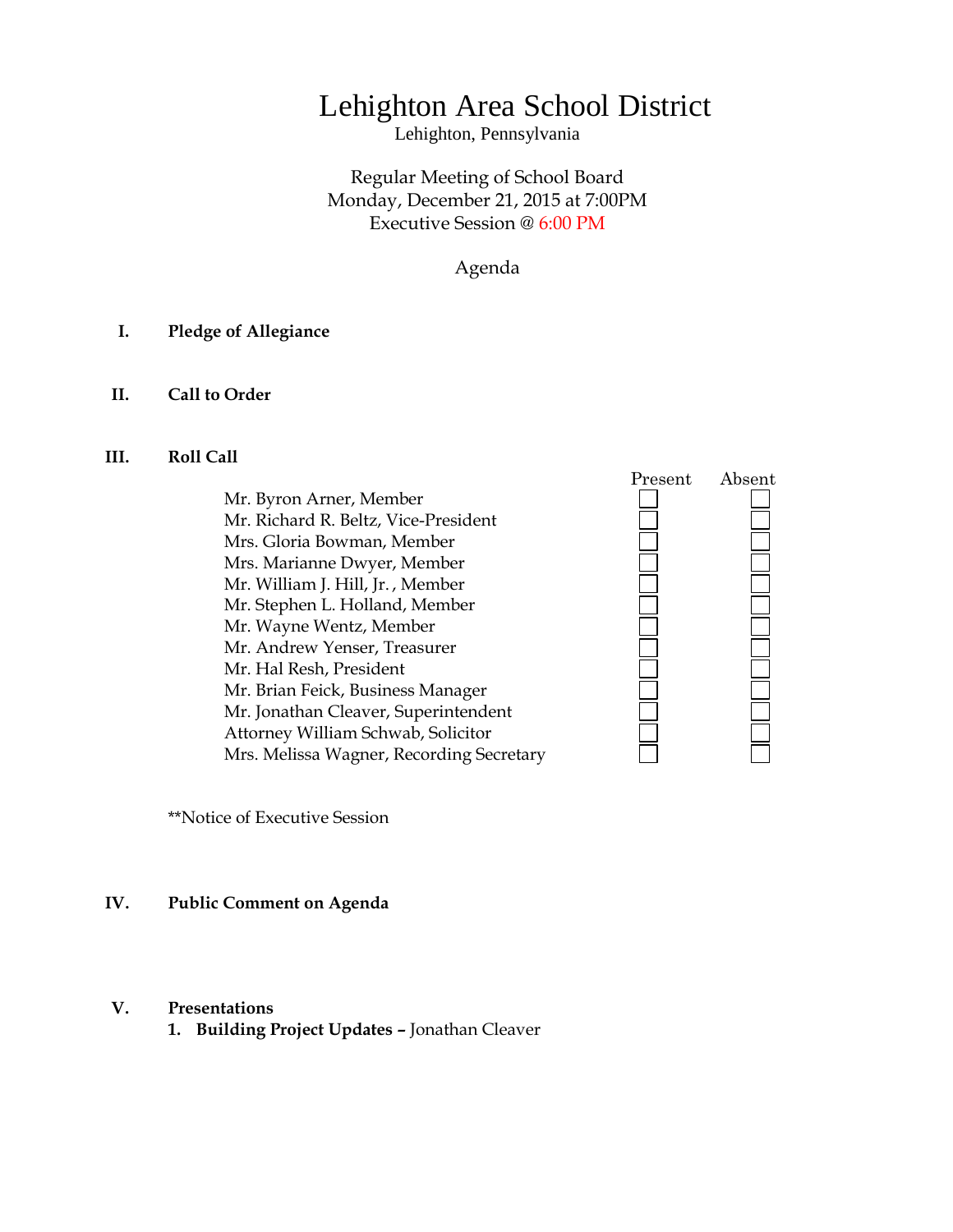# **VI. Communications**

- 1. Superintendent's Report *Mr. Cleaver*
- 2. Finance Report *- Mr. Feick*
- 3. Board President's Report *Mr. Resh*
- 4. Lehighton Memorial Library Report –
- 5. Legislative Policy Committee of PSBA Report –
- 6. Title I Advisory Committee Report –
- 7. CCTI Report *Mr. Yenser*
- 8. CLIU Report *Mr. Wentz*
- 9. Solicitor's Report *Attorney William Schwab*
- 10. Building/Grounds Report -
- 11. LCCC *– Mr. Krause*
- 12. Academic Affairs Committee Report –
- 13. Policy Committee Report -
- 14. Athletic Committee Report -
- 15. Wellness Committee Report –

# **VII. Approval of Minutes**

A. MOTION by , SECONDED by to approve the Minutes of the December 7, 2015, re-organization meeting. (Enc. 1 – White)

VOTE: YES - NO - NO - ABSENT - ABSTENTIONS - NO

# **VIII. Financial Matter**

A. MOTION by , SECONDED by to approve the Lehighton Area High School and Lehighton Area Middle School Activities Fund for November 2015.

(Enc. 2 - Gold)

VOTE: YES - NO - NO - ABSENT - ABSTENTIONS -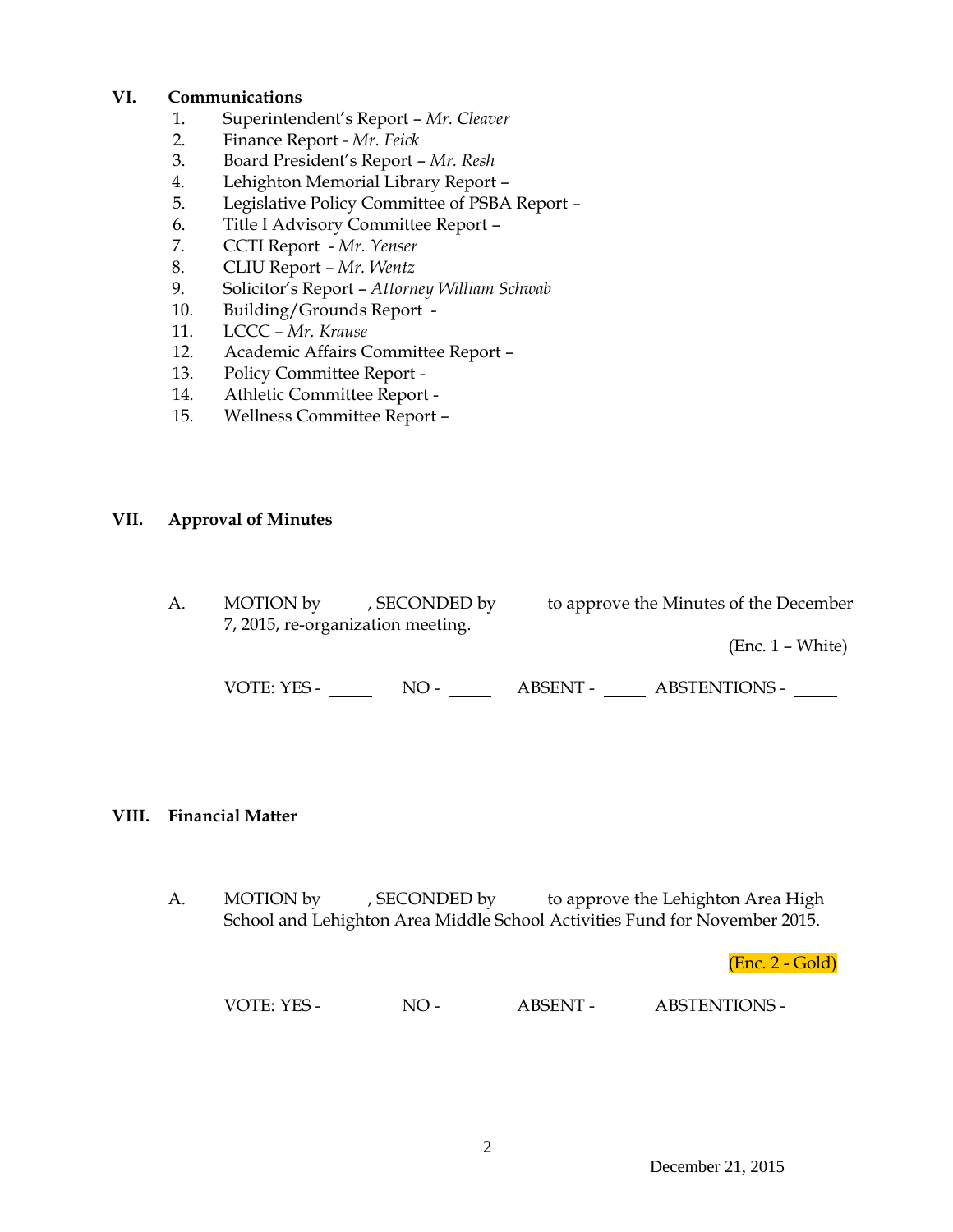|  |  | MOTION by | , SECONDED by |
|--|--|-----------|---------------|
|--|--|-----------|---------------|

to approve the Payment of Bills: (Enc. 3 - Blue)

| General Fund           |    | 2,671,888.89 |
|------------------------|----|--------------|
| --Benefits             | S  | 531,933.58   |
| --Payroll (November)\$ |    | 1,380,136.36 |
| --Debit Card           | \$ | 2,503.14     |
| Food Service Fund      | \$ | 65,920.31    |
| Capital Reserve        | \$ |              |
| Athletic Fund          | S  | 21,067.45    |
| Athletic Proj. Fund    | \$ | 31,581.00    |
| Total                  |    | 4,705,030.73 |

Note: Members with questions or requesting a copy of any payment, please contact the Business Office prior to the scheduled meeting.

VOTE: YES - NO - NO - ABSENT - ABSTENTIONS -

C. MOTION by , SECONDED by upon recommendation of the Finance Committee, to approve payment of the following projects from the Un-Restricted Fund Balance:

| 1. Recommended by Barry Isett & Associates, Inc. for payment of<br>Application #4 to Pagoda Electric, Inc. pending verified payroll and |                    |  |  |  |  |  |  |
|-----------------------------------------------------------------------------------------------------------------------------------------|--------------------|--|--|--|--|--|--|
| solicitor review                                                                                                                        |                    |  |  |  |  |  |  |
| Stadium (November 23-30, 2015)                                                                                                          | \$47,700.00        |  |  |  |  |  |  |
|                                                                                                                                         | $(Enc.4 - Green)$  |  |  |  |  |  |  |
|                                                                                                                                         |                    |  |  |  |  |  |  |
| 2. Recommended by Barry Isett & Associates, Inc. for payment of<br>Application #6 CMG of Easton, Inc. pending verification of certified |                    |  |  |  |  |  |  |
| payroll and solicitor review                                                                                                            |                    |  |  |  |  |  |  |
| Stadium (November 1-30, 2015)                                                                                                           | \$592,190.10       |  |  |  |  |  |  |
|                                                                                                                                         | $(Enc. 5 - Green)$ |  |  |  |  |  |  |
| VOTE: YES - NO - NO - ABSENT - ABSTENTIONS -                                                                                            |                    |  |  |  |  |  |  |
| 3. Recommended by Barry Isett & Associates, Inc. for payment of                                                                         |                    |  |  |  |  |  |  |
| <b>Application #4 Master Mechanical Corp. pending verification of</b>                                                                   |                    |  |  |  |  |  |  |
| certified payroll and solicitor review                                                                                                  |                    |  |  |  |  |  |  |
|                                                                                                                                         |                    |  |  |  |  |  |  |
| Stadium (November 1-30, 2015)                                                                                                           | \$157,973.58       |  |  |  |  |  |  |
|                                                                                                                                         | $(Enc. 6 - Green)$ |  |  |  |  |  |  |
| VOTE: YES - NO - ABSENT - ABSTENTIONS -                                                                                                 |                    |  |  |  |  |  |  |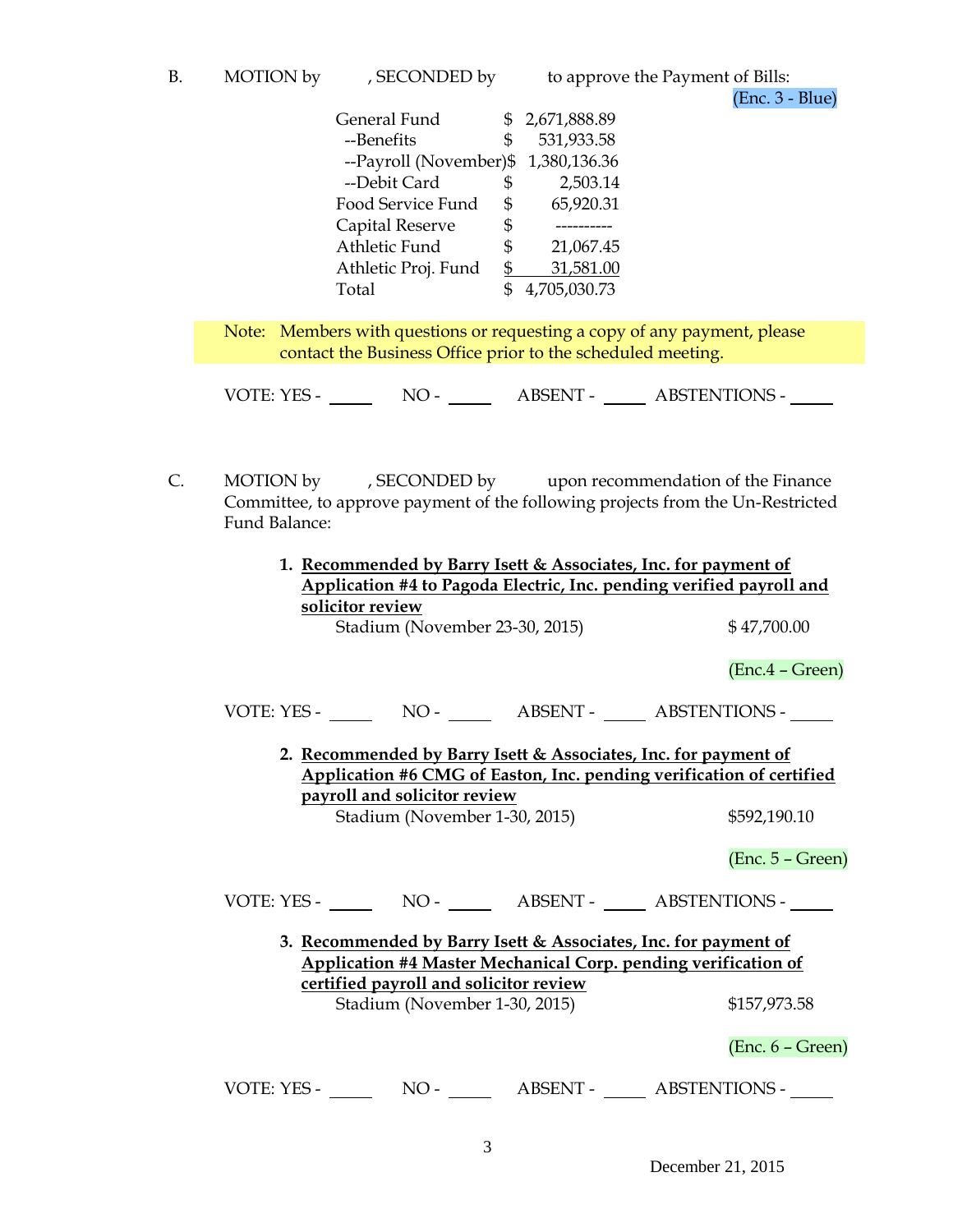- D. MOTION by , SECONDED by upon recommendation of the Finance Committee, to approve payment on the following projects from the corresponding construction accounts:
	- 1. **JMSI:**

JMSI Environmental Middle School Asbestos Abatement project design. Billing for asbestos abatement project management and associated air monitoring as outlined on the invoice attached.

Invoice #1215-02 Total \$950.00 less the 3% Amount to pay \$921.50

(Enc. 7 – Green)

VOTE: YES - NO - NO - ABSENT - ABSTENTIONS - NO

E. MOTION by , SECONDED by to approve the following reports:

- a. Revenue Report
	- b. Budget Report
	- c. Treasurer's Reports
		- 1. General Fund
		- 2. Capital Reserve Fund
		- 3. Food Service Fund

(Enc. 8 – Green)

VOTE: YES - NO - ABSENT - ABSTENTIONS -

F. MOTION by , SECONDED by to approve exemptions from Per Capita and/or Occupational Tax per the attached list.

(Enc. 9 – Green)

VOTE: YES - NO - NO - ABSENT - ABSTENTIONS -

G. MOTION by , SECONDED by upon recommendation by the finance committee to approve the Act 1 resolution (15/16 - #03) to stay under the index as well as recommending no tax increase for the 2016-17 school fiscal budget year.

(Enc. 10 – Green)

VOTE: YES - NO - NO - ABSENT - ABSTENTIONS -

December 21, 2015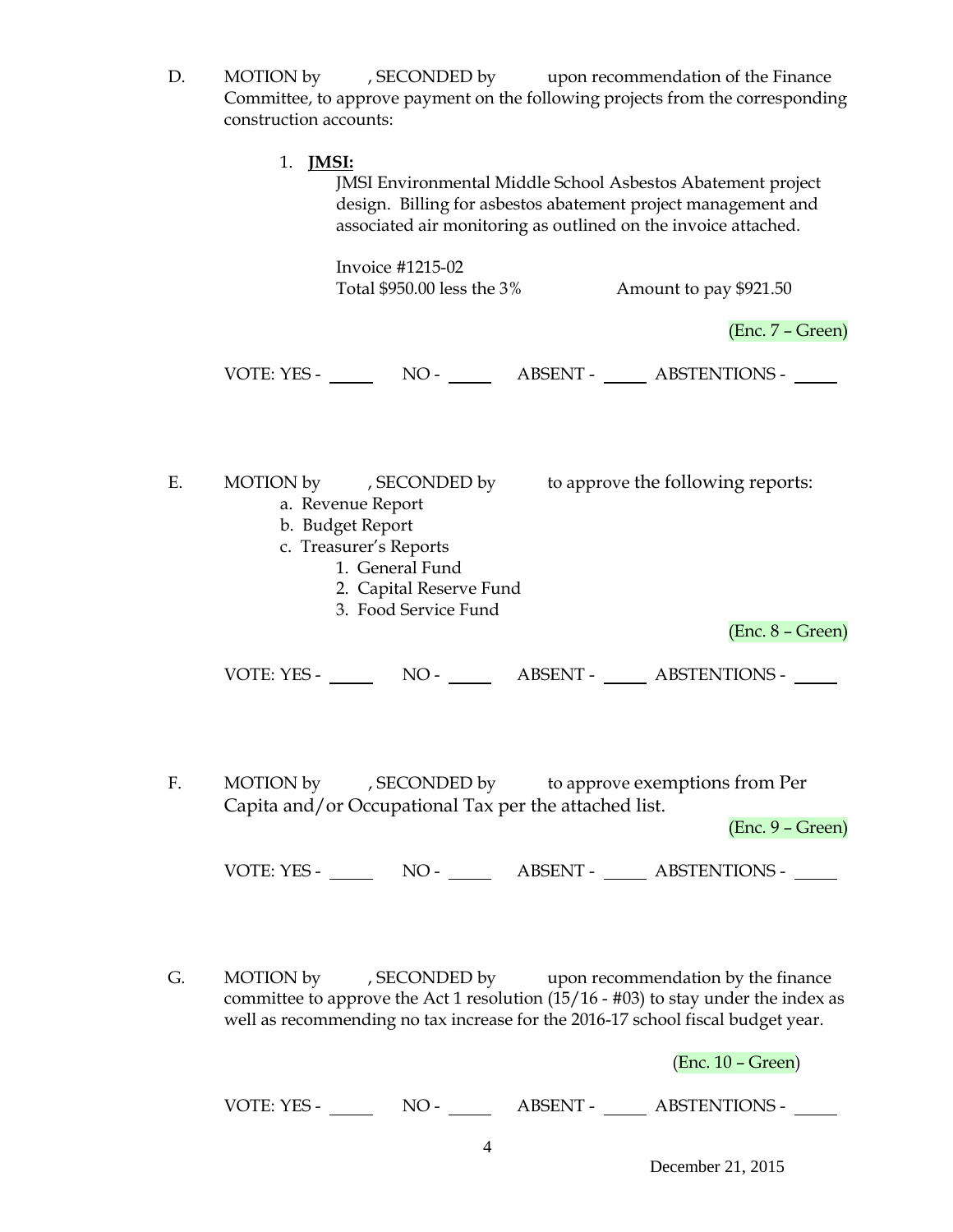H. MOTION by , SECONDED by to approve **Melissa Volcskai** and **Stephen Kalbach** to attend the Pennsylvania Education Technology Expo and Conference (PETE & C) at the Hershey Lodge and Convention Center, February 21- 24, 2016, at a cost not to exceed \$1,7590. Funding provided through the Curriculum and Technology Department.

VOTE: YES - NO - NO - ABSENT - ABSTENTIONS -

I. MOTION by , SECONDED by to approve the extension of the current Athletic Trainer Service Agreement with Lehigh Valley Health Network through the 2020-21 school year with a 0% increase in the cost per year subject to solicitor's review and approval.

(Enc. 11 – Green)

VOTE: YES - NO - NO - ABSENT - ABSTENTIONS -

J. MOTION by , SECONDED by upon recommendation of the Finance Committee to continue to retain Portnoff Law Associates Ltd. to collect the District's delinquent taxes.

(Enc. 12 – Green)

VOTE: YES - NO - NO - ABSENT - ABSTENTIONS -

#### **IX. Personnel**

A. MOTION by , SECONDED by to approve the attached list of candidates for the **2015-2016 Substitute** list pending clearances.

(Enc. 13 – Purple)

VOTE:YES - NO - ABSENT - ABSTENTIONS -

B. MOTION by , SECONDED by to approve the **Athletic** hires for the **2015-2016** and **2016-2017** school year (per attachment).

(Enc. 14 – Purple)

VOTE: YES - NO - ABSENT - ABSTENTIONS -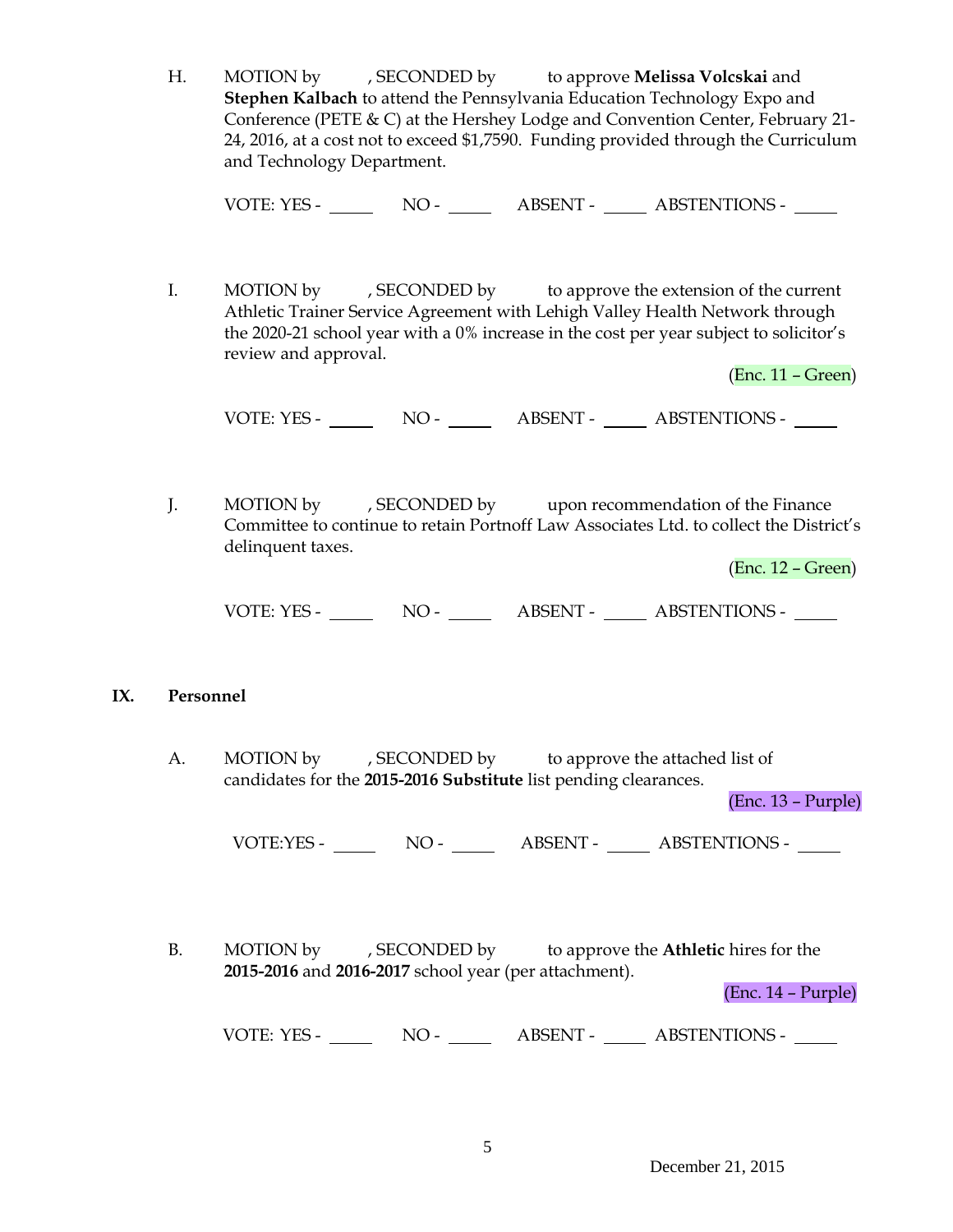- C. MOTION by , SECONDED by to approve the following requests for pre-approval of courses/Programs of Study for continuing education:
	- **1. Lauren Cortright** January 19-May 7, 2016/Theoretical Models of Reading and Literacy
	- **2. Michael Feifel**  January 11 –March 5, 2016 /The Early Republic
	- **3. Michael Feifel** March 12-May 7, 2016/Sectionalism and Civil War
	- **4. Trevor Miller**  January 19-April 19, 2016/Using Print Media to Support Education

VOTE: YES - NO - NO - ABSENT - ABSTENTIONS -

- D. MOTION by , SECONDED by to acknowledge FMLA leaves for the following employees, not to exceed 12 weeks:
	- **1. Employee #848** effective December 16, 2015
	- **2. Employee #330**  effective January 4, 2016
	- **3. Employee #623**  effective January 28, 2016

VOTE: YES - NO - ABSENT - ABSTENTIONS -

## **X. Miscellaneous**

- A. MOTION by , SECONDED by to approve the following School Enrichment Journey requests:
	- **1. Special Education Community-Based Instructional Trips** related to students' individualized education plans for the 2015-2016 school year.
	- **2. LAHS Band (B. Buffington)** January 28-30, 2016 8:00 a.m.-10:00 p.m. to travel to North Schuylkill High School
	- **3. 7W & 7M Teams (J. Yescavage, Y. Sharrow)** February 24, 2016 (rain date may be needed) – 8:30 a.m.-2:00 p.m. – to travel to Blue Mountain Ski Area
	- **4. Odyssey of the Mind (B. Hudlow)** March 12, 2016 7:00 a.m.-10:00 p.m. to travel to Pocono Mtn. West High School
	- **5. Odyssey of the Mind (B. Hudlow)**  April 2, 2016 7:00 a.m.-9:00 p.m. to travel to Moon Area High School
	- **6. East Penn – Grades K & 1 (R. Zerbe, N. Zehner, K. Betz)** April 20, 2016 8:30 a.m.-4:00 p.m. – to travel to Philadelphia Zoo

VOTE: YES - NO - NO - ABSENT - ABSTENTIONS -

B. MOTION by , SECONDED by to approve the Top 10% Banquet on Wednesday, May 18, 2016, at 6:30 p.m. to be held at the Franklin Township Fire Company.

VOTE: YES - NO - NO - ABSENT - ABSTENTIONS -

December 21, 2015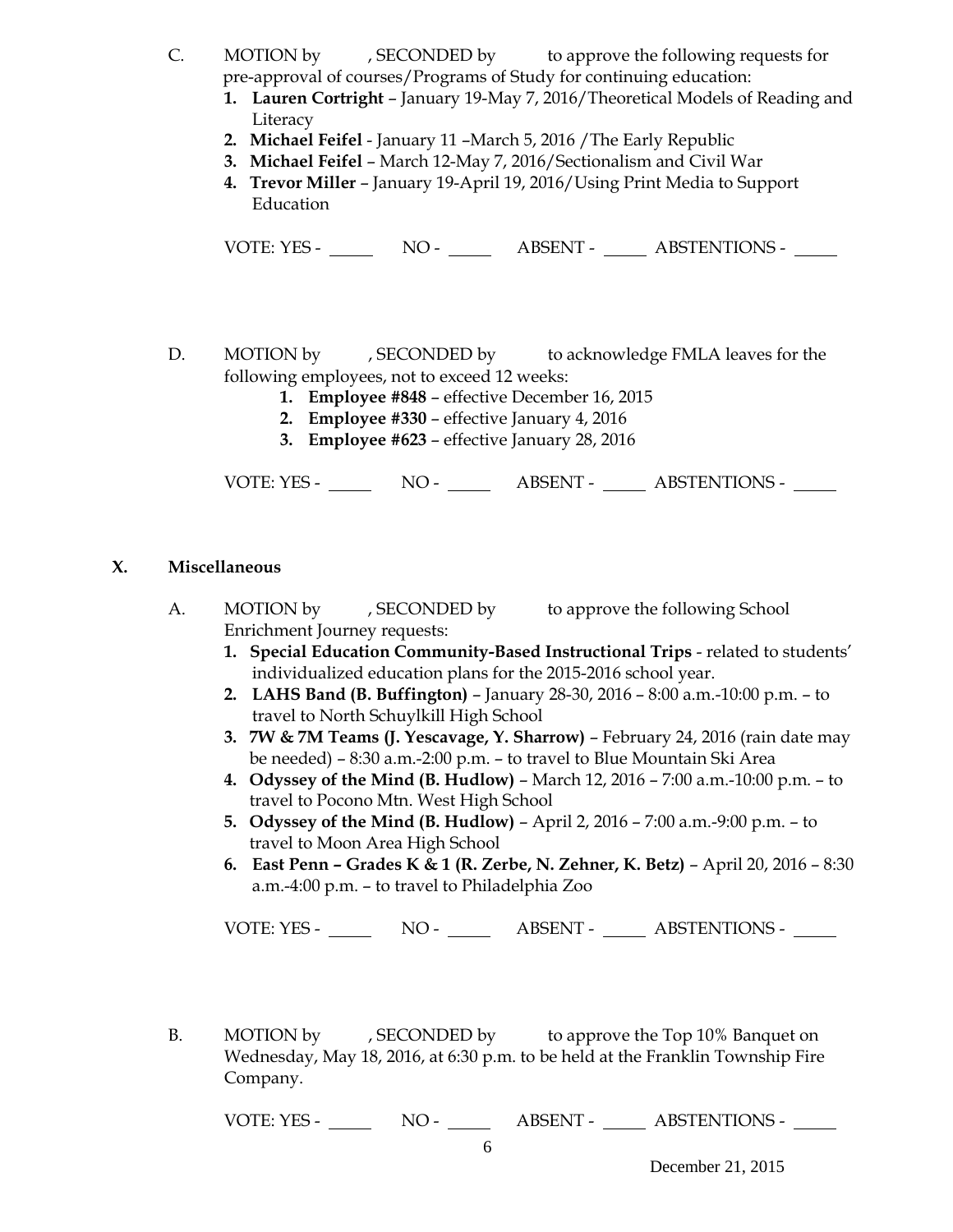C. MOTION by , SECONDED by that moratorium of any new PlanCon filings or approvals shall be established for 90 days to allow the board to reevaluate an Elementary Center project and to allow the board to consult and retain such professionals as may be necessary to educate new board members on the project and alternatives. Already contracted bills and meetings (such as conservation district and planning commission) will not be affected by this motion.

VOTE: YES - NO - NO - ABSENT - ABSTENTIONS -

D. MOTION by , SECONDED by to approve the establishment of an Outpatient Psychiatric Clinic in the Lehighton Area School District. The CLIU #21 oversees and provides the service paid through the insurance of the clients. The district will provide a room on campus.

(Enc. 15 – Peach)

VOTE: YES - NO - ABSENT - ABSTENTIONS -

E. MOTION by , SECONDED by to approve the recommendation of the Pennsylvania School Board Association (PSBA) of adopting the PSBA's Standards for Effective Governance and Code of Conduct.

(Enc. 16 – Peach)

VOTE: YES - NO - ABSENT - ABSTENTIONS -

#### **XI. Programs**

- A. MOTION by , SECONDED by to approve Use of School Property for:
	- **1. Franklin PTO (Stacey Duerst) –** Tuesdays & Thursday, January 19-April 15, 2016 (3:15 p.m.-4:30 p.m.) – FR Upper Field
	- **2. Boys' Soccer Indoor (Dave Yob)** Sundays, January 3-March 13, 2016 (3:00 p.m.- 4:30 p.m.) – HS or MS Gym
	- **4. East Penn PTO (Tammy Steele)** January 4, 2016 (6:00 p.m.-8:00 p.m.) EP Library
	- **5. Yoga (Maya Kowalcyk)** January 11, 25, February 1, 22, 29, March 7, 14,21, April 4, 11, 18, 25, 2016 (3:00 p.m.-5:00 p.m.) – HS Library

VOTE: YES - NO - ABSENT - ABSTENTIONS -